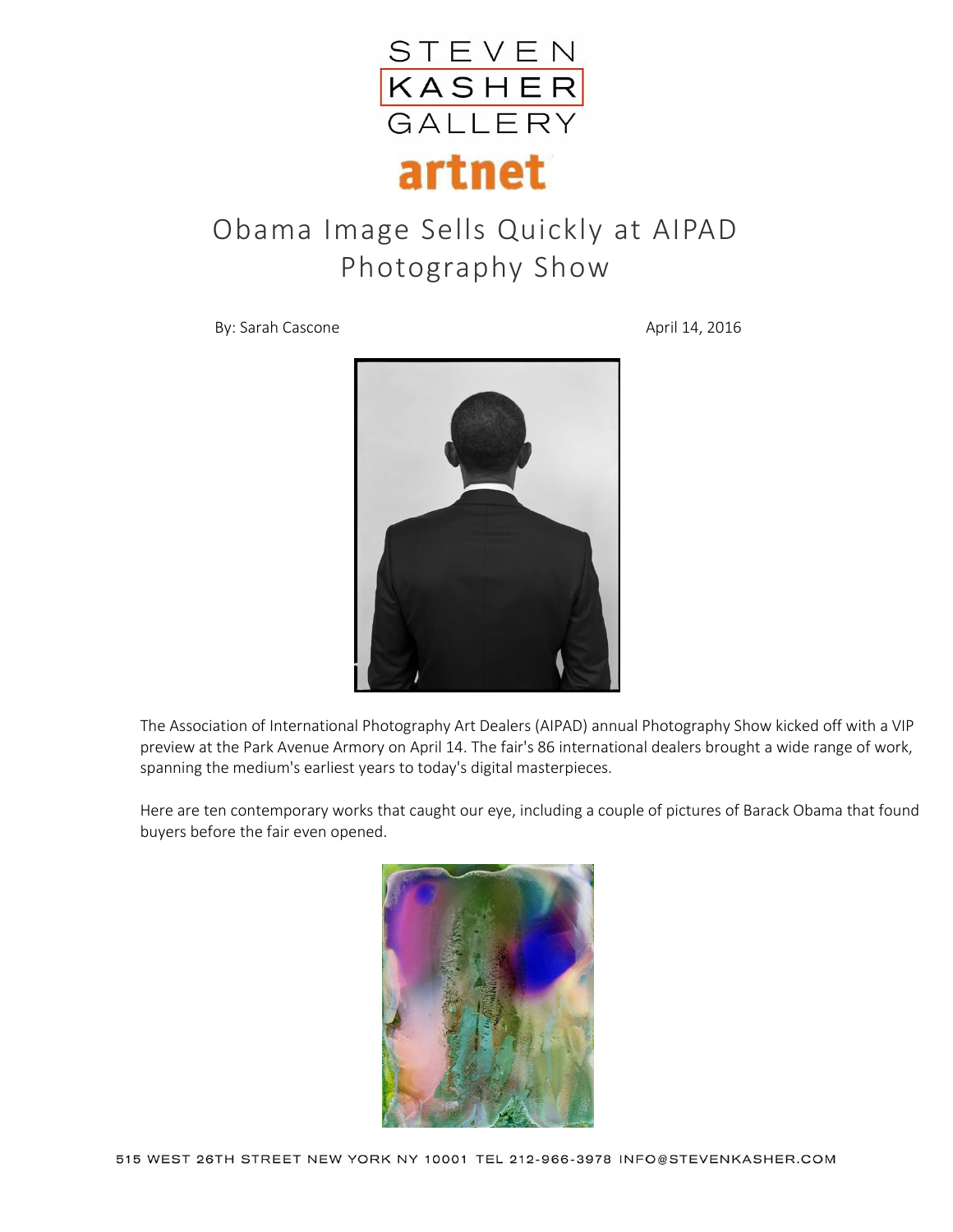

1. Daisuke Yokota, Untitled, at Harper's Books Inc., East Hampton, New York

"He has almost a cult following in the places that he's known," Harper's Books Inc. owner Harper Levine told artnet News of Japan's Daisuke Yokota, who has already found success in Asia and Europe.

Through the photographer's manipulations, expired film can be mistaken for painting. Exposed in different temperatures of water and with a variety of chemicals, the layers of film sometimes stick together, creating strange and beautiful abstract pieces. Yokota's work will appear in an upcoming group show at Miyako Yoshinaga (April 21–May 28, 2016)—the artist's first exhibition in New York.



2. Jean-Pierre Evrard, Hôtel des Sables à Tatu (2012), at Galerie Esther Woerdehoff, Paris

At first glance, Jean-Pierre Evrard's work could be from the first half of the 20th century. That's because the French artist prints his work on vintage paper, creating a look and feel from a bygone era.

Described by Galerie Esther Woerdehoff as a "globetrotter," the street photographer captured this dramatic geometric composition formed by cast shadows in Morocco.



3. Zhang Wei, Artificial Theater-Big star, Marilyn Monroe (2014), at 798 Photo Gallery, Beijing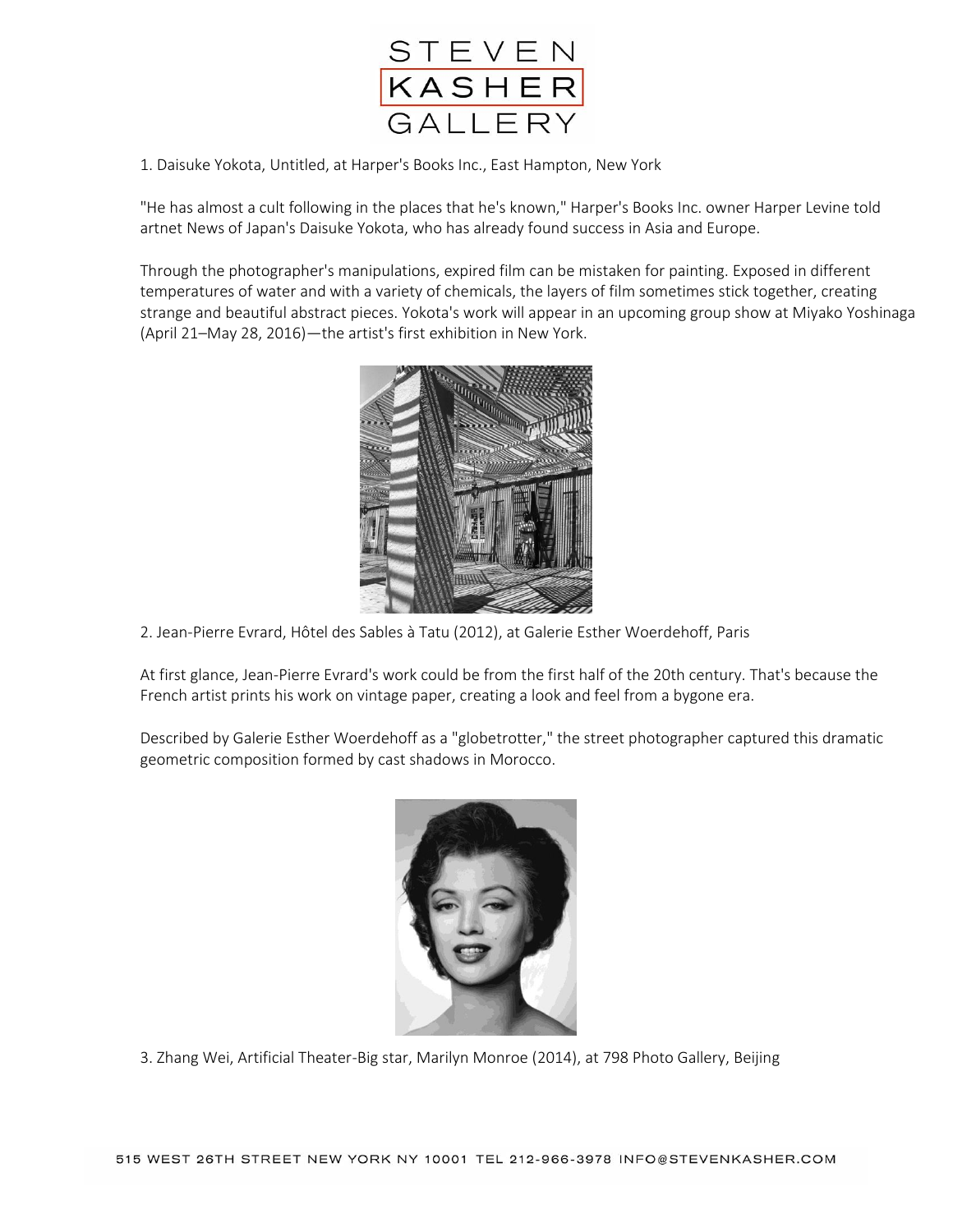

There's something slightly off about the instantly recognizable large-scale photos of John Lennon, Audrey Hepburn, and Marilyn Monroe at the booth of Beijing's 798 Photo Gallery, but it's hard to put your finger on exactly what it is.

As it turns out, Zhang Wei created the portraits by using composites of some 300 Chinese men and women. The "Artifical Theater" series blends race and gender with delightfully destabilizing effects.



4. Maggie Taylor, The Seeker (2014), at Catherine Couturier, Houston

Photoshop maven Maggie Taylor continues to inspire with her dreamy compositions, created largely from vintage photographs she collects and scans.

Taylor's densely-layered, fantastical worlds also featured manipulated imagery of objects she places directly on a scanner bed, such as the vibrant fern gown worn by the young girl in The Seeker.



5. Vincent Laforet, New York I, March 16 (2015), at Fahey/Klein Gallery, Los Angeles

A striking booth from Fahey/Klein pairs celebrity portraits (don't miss the massive black-and-white photograph of Patti Smith and Robert Mapplethorpe) with unreal looking aerial shots by Vincent Laforet, who captures the world's ever-evolving urban landscapes from above.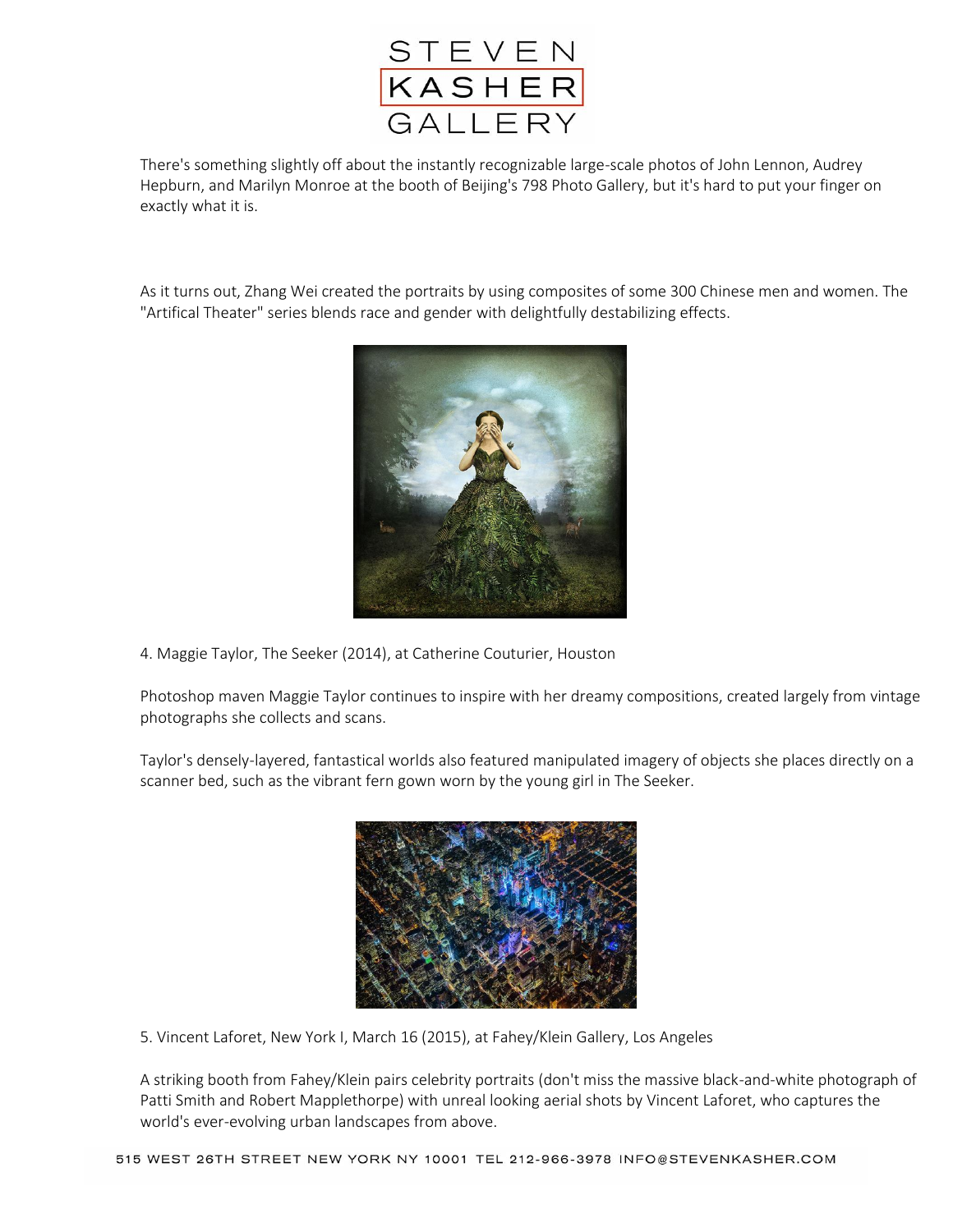

A shot of New York City, for instance, taken last March, glows an otherworldly blue and purple, the high-tech LED lights of Times Square contrasting with the older neon, in yellow and green, and tungsten, in orange. This view gave Laforet some insights into how lighting reveals socio-economic divides, gallery curator Nicholas Fahey told artnet News.



6. Adam Magyar, Shanghai #517 (2007), at Julie Saul Gallery, New York

The massive population of one of Asia's biggest cities is distilled into an orderly grid in Adam Magyar's Shanghai #517, from his "Squares" series.

Each person was shot from above, and then digitally placed on a tiled floor in unnaturally-neat rows. "He cataloged them almost like insects, like specimens," Julie Saul said to artnet News.



7. Doug and Mike Starn, maybe it's whatever's in my head (2016), at HackelBury Fine Art, London

We've spotted Doug and Mike Starn's work at fairs before, ethereal pieces based on photographs of tree branches. The duo print the negative images on strips of Japanese tissue paper which are then varnished together.

Their latest work enters the realm of sculpture, transferring the images onto stained glass, and displaying the panels with a twisted tree branch on a bed of moss.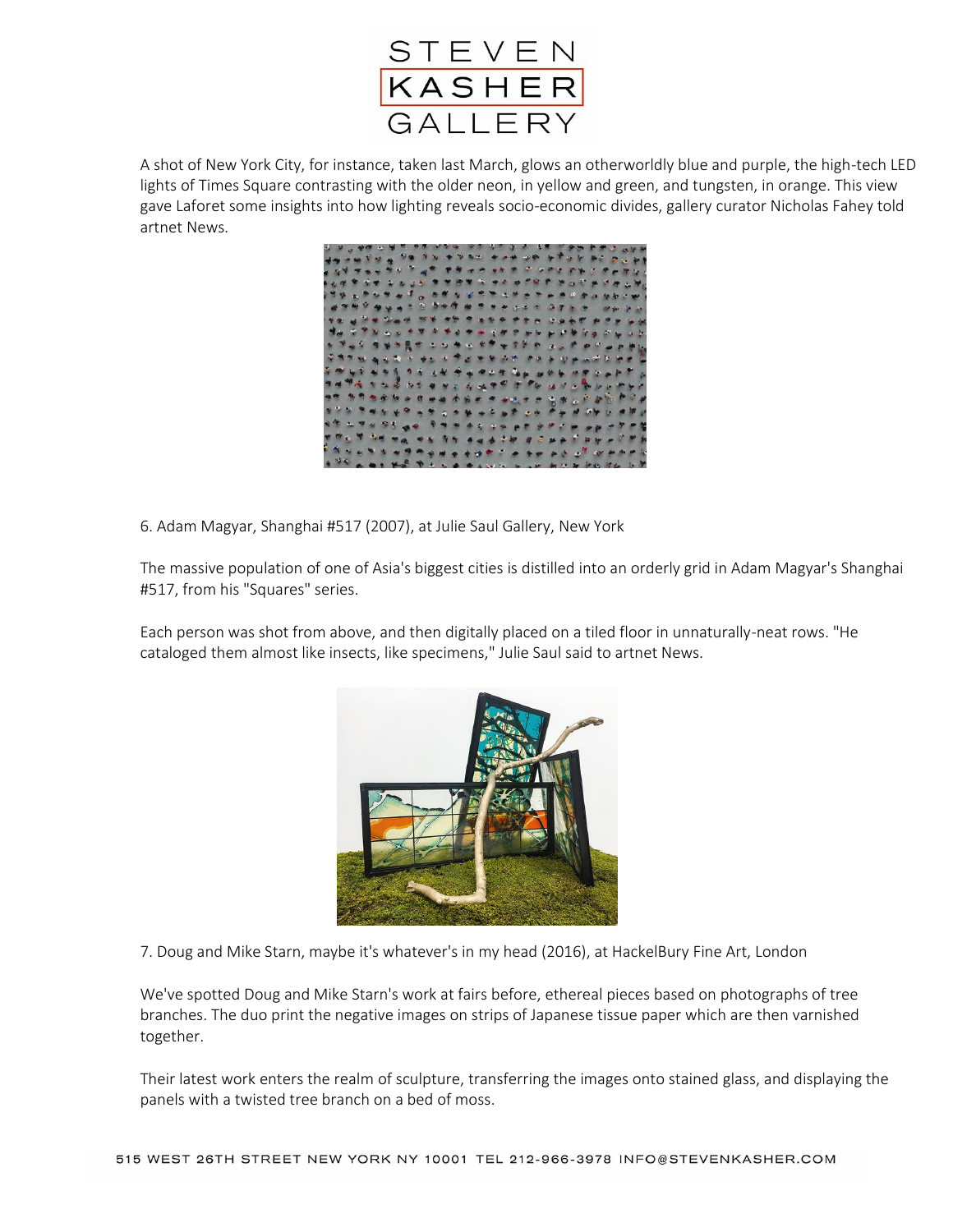



8. Mariana Cook, Barack and Michelle Obama, Chicago, Illinois, at Steven Kasher Gallery, New York

In the final year of Barack Obama's presidency, the two images of the US Commander in Chief at New York's Steven Kasher Gallery had a larger than life presence at the fair.

Mariana Cook's intimate 1996 photo captures Barack and Michelle at home in Chicago, in the years before his ascent to the presidency. Fourteen years later, Mark Seliger's photo of Obama from behind suggests a man looking back on a long, distinguished career.

"We actually sold them before the fair opened," said gallery representative Cassandra Johnson to artnet News, pointing to the two red dots below the Seliger.



9. Niko Luoma, Adaptation of Guernica (2015), at Bryce Wolkowitz Gallery, New York

Niko Luoma takes abstract photography to a new level with this colorful diptych inspired by Pablo Picasso's Guernica. His analogue process involves repeatedly exposing a single negative to sections of colored light.

515 WEST 26TH STREET NEW YORK NY 10001 TEL 212-966-3978 INFO@STEVENKASHER.COM